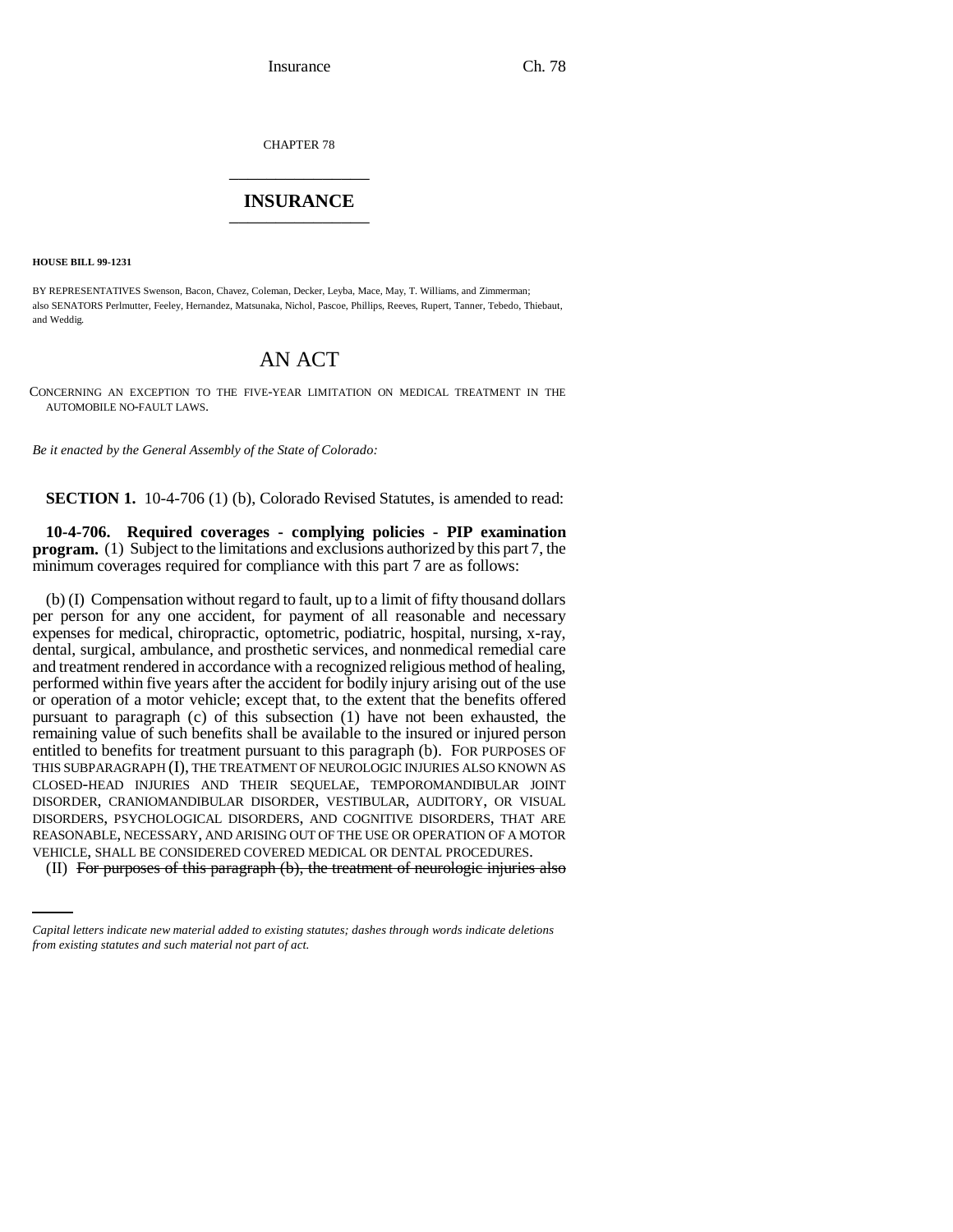## Ch. 78 Insurance

known as closed-head injuries and their sequelae, temporomandibular joint disorder, craniomandibular disorder, vestibular, auditory, or visual disorders, psychological disorders, and cognitive disorders, that are reasonable, necessary, and arising out of the use or operation of a motor vehicle, shall be considered covered medical or dental procedures. ANY PERSON WHO IS ENTITLED TO BENEFITS UNDER THIS PARAGRAPH (b) AND IS LESS THAN THIRTEEN YEARS OF AGE WHEN THE MOTOR VEHICLE ACCIDENT NECESSITATING SUCH BENEFITS OCCURS SHALL BE SUBJECT TO THE FOLLOWING PROVISIONS:

(A) WITHIN FIVE YEARS AFTER THE DATE OF THE ACCIDENT, A LICENSED PHYSICIAN OR DENTIST MAY RENDER A WRITTEN OPINION, BASED ON A REASONABLE DEGREE OF MEDICAL PROBABILITY AND SUPPORTED BY DETAILED AND DESCRIPTIVE OBJECTIVE EVIDENCE, THAT REASONABLE AND NECESSARY SURGERY OR RECONSTRUCTIVE PROCEDURE CANNOT BE PROVIDED TO THE CLAIMANT WITHIN FIVE YEARS AFTER THE DATE OF THE ACCIDENT BECAUSE OF SUCH PERSON'S STATUS OF JUVENILE GROWTH AND LACK OF PHYSICAL MATURITY. IF SUCH OPINION IS RENDERED, BENEFITS SHALL BE PAID IN THE FUTURE WHEN EXPENSES ARE INCURRED FOR SUCH SURGERY OR RECONSTRUCTIVE PROCEDURE, UNLESS A DETERMINATION IS MADE UNDER SUBSECTION (6) OF THIS SECTION BEFORE SUCH SURGERY OR RECONSTRUCTIVE PROCEDURE OCCURS THAT IT IS NO LONGER REASONABLE AND NECESSARY OR THAT THE NEED FOR SUCH SURGERY OR RECONSTRUCTIVE PROCEDURE WAS NOT CAUSED BY THE MOTOR VEHICLE ACCIDENT. ANY BENEFITS PAYMENT FOR A REASONABLE AND NECESSARY SURGERY OR RECONSTRUCTIVE PROCEDURE THAT AROSE OUT OF A MOTOR VEHICLE ACCIDENT SHALL BE SUBJECT TO THE LIMITS OF COVERAGE IN FORCE AT THE TIME OF SUCH ACCIDENT. SUCH TREATMENT AND EXPENSES SHALL BE COMPENSATED AS IF THEY WERE PERFORMED WITHIN FIVE YEARS AFTER THE ACCIDENT IF THEY ARE ACTUALLY INCURRED BEFORE THE CLAIMANT ATTAINS EIGHTEEN YEARS OF AGE. THIS SUBPARAGRAPH (II) APPLIES ONLY TO SURGERY OR RECONSTRUCTIVE PROCEDURES OCCURRING FIVE YEARS OR MORE AFTER A MOTOR VEHICLE ACCIDENT, INCLUDING REASONABLE AND NECESSARY EXPENSES FOR MEDICAL SERVICES, HOSPITAL, NURSING, AND DIAGNOSTIC PROCEDURES SPECIFICALLY RELATED THERETO.

(B) NO LATER THAN NINETY DAYS BEFORE A FUTURE SURGERY OR RECONSTRUCTIVE PROCEDURE IS SCHEDULED TO OCCUR, THE CLAIMANT OR HIS OR HER REPRESENTATIVE OR THE PROVIDER WHO INTENDS TO PERFORM THE SURGERY OR RECONSTRUCTIVE PROCEDURE SHALL NOTIFY THE INSURER IN WRITING OF THE SURGERY OR RECONSTRUCTIVE PROCEDURE. SUCH WRITTEN NOTICE SHALL INCLUDE THE DATE OF THE MOTOR VEHICLE ACCIDENT, THE CLAIM NUMBER, IF ANY WAS ASSIGNED BY THE INSURER, A DESCRIPTION OF THE PROPOSED TREATMENT, THE DIAGNOSIS OR PROGNOSIS, THE DATE THE TREATMENT IS SCHEDULED TO BEGIN, AND THE NAME, ADDRESS, TELEPHONE NUMBER, AND SPECIALTY OF THE PROVIDER. THE INSURER MAY USE THE PROCEDURES SET FORTH IN SUBSECTION (6) OF THIS SECTION TO DETERMINE IF SUCH PROPOSED SURGERY OR RECONSTRUCTIVE PROCEDURE IS REASONABLE AND NECESSARY AND AROSE OUT OF THE SUBJECT MOTOR VEHICLE ACCIDENT.

(C) ANY FUTURE SURGERY OR RECONSTRUCTIVE PROCEDURE THAT IS PAID ON BEHALF OF A CLAIMANT UNDER THIS SUBPARAGRAPH (II) SHALL BE IN ADDITION TO ANY MEDICAL BENEFITS PAID FOR TREATMENT AND EXPENSES INCURRED WITHIN FIVE YEARS AFTER THE ACCIDENT, SUBJECT TO APPLICABLE COVERAGE LIMITS IN FORCE AT THE TIME OF THE ACCIDENT.